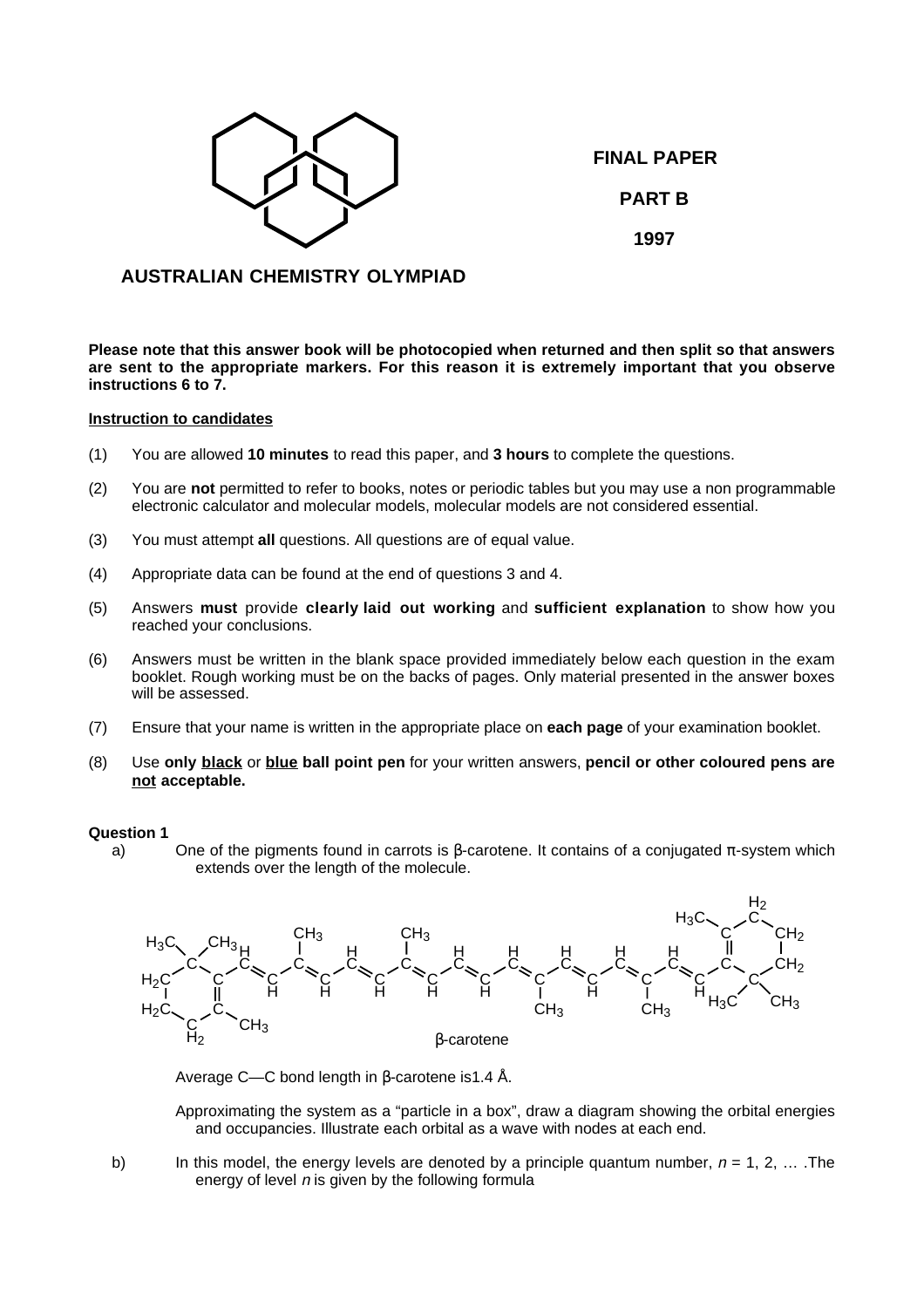$$
E_n = \frac{n^2h^2}{8 mL^2}
$$

- where h is the Planck constant (6.626 x 10<sup>-34</sup> Js), m is the mass of an electron  $(9.1039 \times 10^{-31} \text{ kg})$  and L is the length of the "box".
- Many transitions are possible, within the constraints of the Pauli Exclusion Principle. Which of these transitions are in the visible region? Estimate the colour of carrots **based on your calculations**.

| wavelength (nm) | colour          |  |
|-----------------|-----------------|--|
| 600             | reddish brown   |  |
| 590             | orange          |  |
| 580             | yellow          |  |
| 555             | greenish yellow |  |
| 530             | green           |  |
| 500             | greenish blue   |  |
| 480             | blue            |  |
| 430             | bluish violet   |  |
|                 | violet          |  |

#### **Question 2**

- The noble gases were once thought to be completely inert and incapable of chemical bond formation. It is now known that this is not the case, and most general chemistry textbooks now describe some of the krypton- and xenon-containing compounds which have been isolated.
- a) Using valence-bond theory, predict the geometries possible for  $XeF<sub>2</sub>$  and  $XeF<sub>4</sub>$ .
- b) What is the oxidation number of Xe in each of these compounds? Would you expect them to behave as oxidizing or as reducing agents?
- c) Helium is widely known as the most inert of all the elements; yet even helium's 'inertness' is strictly only applicable to its interactions with other neutral atoms and molecules. Compounds of helium, involving formal chemical bonds between helium and other atoms, can exist when the overall entity bears a (generally positive) charge. For example, the helium atom can form observable (though not necessarily long-lived) compounds with  $H^+$ , with He<sup>+</sup>, and with He<sup>2+</sup>. Use MO theory to determine the bond order for each of these cases.
- d). Stable diatomic dications of the formula  $XHe^{2+}$  are generally only possible when  $IE(X^+)$  < IE(He): that is, when the energy required to further ionize  $X^+$  is less than that needed to ionize He. Without recourse to a table of successive ionization energies, identify which element (called 'Z'), from H to Ar, is most likely to fulfil this criterion.
- e) Which of the immediate neighbours of your identified element Z (ie those elements either 1 left, 1 right, 1 above, or 1 below it in the periodic table) is most likely to also form a stable dication with He? Which of Z's neighbours is least likely to form such a dication?

## **Question 3**

a) Neutron activation analysis is a technique whereby an unknown sample is irradiated with a high flux of neutrons. The neutrons may be captured by the nuclei present in the sample and convert them into isotopes of the same atomic number, but of higher mass. This usually leaves the nucleus unstable and so radioactive decay of the activated nucleus results. Below is a table showing the rate of disintegrations measured for a binary alloy of unknown composition after being neutron irradiated.

| time<br>(hours) | count rate<br>(disintegrations per second) |  |
|-----------------|--------------------------------------------|--|
|                 | 280                                        |  |
| 5               | 120                                        |  |
| 10              | 74                                         |  |
| 26              | 41                                         |  |
| 53              | 20                                         |  |
| Rſ              |                                            |  |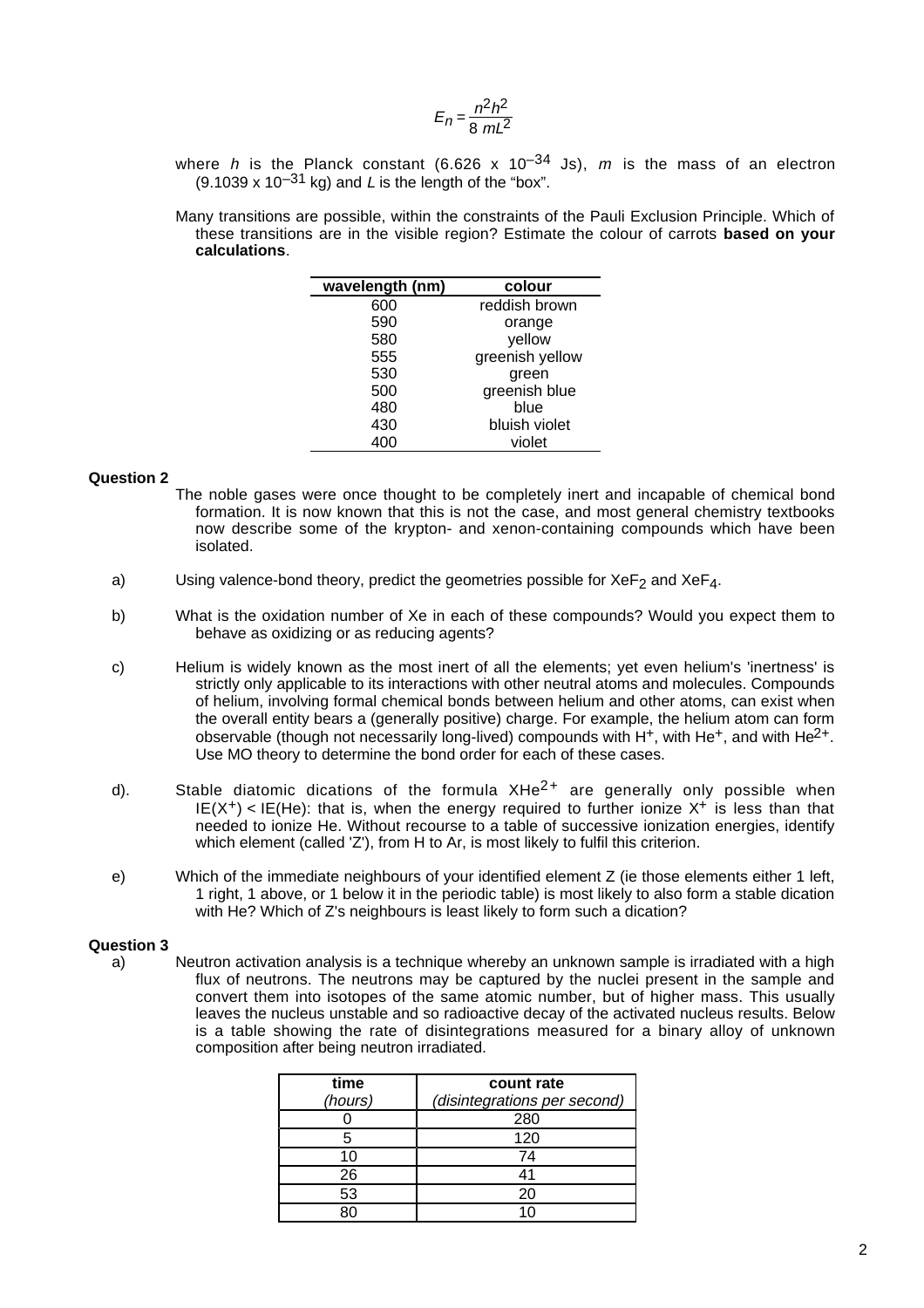| <b>Isotope</b>     | $t_{1/2}$ (hours) |  |
|--------------------|-------------------|--|
| $^{24}_{11}$ Na    | 15.0              |  |
| $\frac{56}{25}$ Mn | 2.58              |  |
| $\frac{76}{33}$ As | 26.5              |  |
| $\frac{90}{39}$    | 64.2              |  |
| 99<br>42<br>Mo     | 66.0              |  |

Given the following half lives for some  $\beta$ -emitting isotopes, determine the *qualitative* composition of the alloy. Explain you reasoning behind your analysis.

(b) A hydrogen-oxygen fuel cell is supplied with the two gases at 1 atm pressure and is capable of delivering a steady power of 1 kW at an operating temperature of 298 K. Estimate the approximate power output at 363 K given the same rate of fuel consumption.

|  | [Data: at 298K H <sub>2</sub> O: $\Delta G^{\circ}$ <sub>f</sub> = -237 kJ mol <sup>-1</sup> , $\Delta H^{\circ}$ <sub>f</sub> = -285 kJ mol <sup>-1</sup> , S° = 70 JK <sup>-1</sup> mol <sup>-1</sup> |  |
|--|---------------------------------------------------------------------------------------------------------------------------------------------------------------------------------------------------------|--|
|  | H <sub>2</sub> : $S^{\circ}$ =131 JK <sup>-1</sup> mol <sup>-1</sup>                                                                                                                                    |  |
|  | O <sub>2</sub> : $S^{\circ}$ =205 JK $^{-1}$ mol $^{-1}$ ]                                                                                                                                              |  |

## **Question 4**

A sample of effluent water from a chemical plant was collected and analysed for various contaminants.

The first analysis was for iron by redox titration with permanganate. Iron normally exists as a mixture of  $Fe^{2+}$  and  $Fe^{3+}$ . Before the analysis was carried out, the  $Fe^{3+}$  was reduced using Zn and HCl(aq).

- a) Explain why Zn/HCl was used rather than one of the numerous other reducing agents available  $(eg Sn<sup>2+</sup>, NO<sub>2</sub><sup>-</sup>)?$
- b) In the titration, 18.20 mL of 5.013 x 10<sup>-3</sup> M KMnO<sub>4</sub> were required to reach an end point with 25.00 mL of the effluent solution.
	- Balance the redox equation for the reaction by the method of half-equations.
	- (ii) What is the total concentration of iron-containing species in the effluent solution?
	- (iii) What is [Fe<sup>2+</sup>] when the end point is reached? (MnO<sub>4</sub><sup>-</sup> ions can be seen at concentrations of about 1 x 10<sup>-5</sup> M). How quantitative is this titration?
- c) It was then proposed to measure the ratio of  $Fe^{2+}$  to  $Fe^{3+}$  in the original sample by an electrochemical measurement. This was done, and a reduction potential for the solution was found to be +0.84 V. However, a separate analysis had revealed that the effluent was 2.1 x 10<sup>-5</sup> M in F<sup>-</sup> ion. Fluoride ion forms the complex [FeF<sup>2+</sup>] with Fe<sup>3+</sup> ion.
	- Calculate the concentrations of  $[Fe^{2+}]$  in terms of the concentration of free  $Fe^{3+}$ .
	- (ii) Calculate  $[FeF^{2+}]$  in terms of the concentration of free  $Fe^{3+}$ .
	- (iii) Calculate the actual concentration of each iron containing species in the effluent solution.
		- In a rather cunning move, the chemist in charge of the analysis decided to put the  $Fe<sup>3+</sup>$  in the solution to good use in a titration of Ag<sup>+</sup> content. The plan was to titrate the effluent with SCN<sup>-</sup> ion to form AgSCN(s). The end point would be indicated by the formation of the complex  $[FeSCN<sup>2+</sup>]$  which is highly coloured (visible at about 1 x 10<sup>-5</sup> M). It was estimated that  $[Ad^+]$  in the effluent was between 1 x 10<sup>-3</sup> M and 1 x 10<sup>-4</sup> M.
- d) Given the concentration of  $Fe^{3+}$  that you calculated above, determine whether the titration will be quantitative under these conditions. State any assumption that you have made.

[Data:  $E^{\circ}_{(Fe^{3+}/Fe^{2+})}$  = +0.77 V  $E^{\circ}_{(Sn^{4+}/Sn^{2+})}$  = +0.15 V  $E^{\circ}_{(NO_3^{-}/HNO_2)}$  = 0.94 V  $E_{(H^+/H_2)}^{\circ}$  = +0.0 V  $E_{(Zn^{2+/}Zn)}^{\circ}$  = -0.76 V  $E_{(MnO_4^{-/}Mn^{2+})}^{\circ}$  = +1.51 V